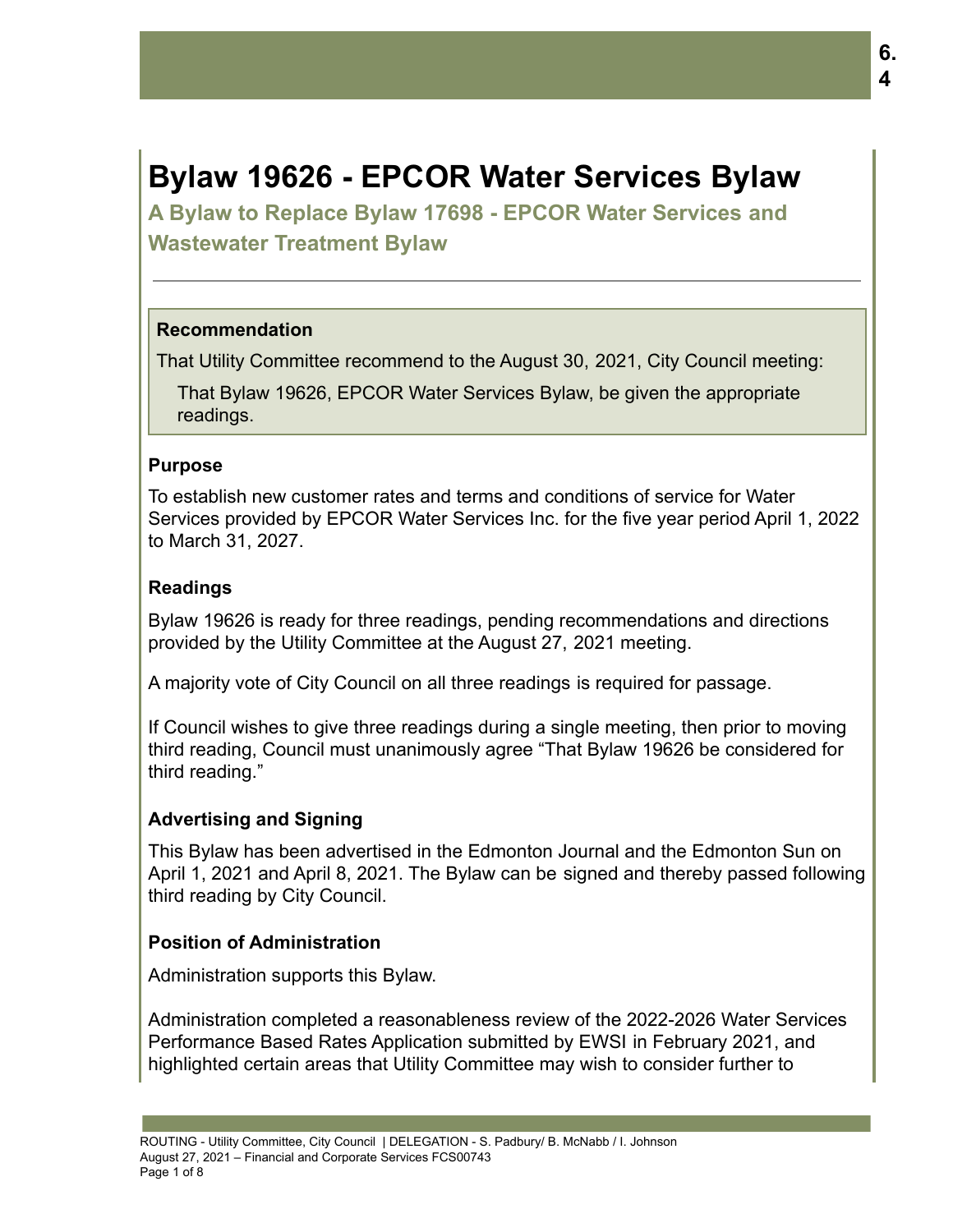determine if adjustments to the rates application is warranted (June 25, 2021, Utility Committee, Financial and Corporate Services report FCS00624).

Administration has also reviewed the Water Services Performance Based Rates Compliance Application submitted by EWSI on July 27, 2021 and confirms that EWSI has appropriately amended the applicable schedules in the proposed Bylaw 19626 to incorporate the adjustments included in the motions passed by Utility Committee at the June 25/July 9, 2021 meeting.

## **Previous Council/Committee Action**

At the June 25/July 9, 2021 Utility Committee meeting, the following motions were passed:

That Administration work with EPCOR to bring forward amendments to the applicable schedules to EPCOR Water Services Bylaw 19626 and EPCOR Drainage Services and Wastewater Treatment Bylaw 19627 to reflect the following:

- 1. The adjustments noted by EPCOR Water Services Inc. in its response to the City of Edmonton PBR review reports (page 6, Attachment 3 of FCS00627) with respect to:
	- a. reduced debt costs in the amount of \$3.7 million; and
	- b. the reimbursement to customers for the capitalization of valve casings and service box replacements in the amount of \$5.2 million.
- 2. A deferral account for water consumption for each of Water Services, Wastewater Treatment and Drainage Services that would be accumulated during the 2022-2026 and 2022-2024 PBR terms and included in customer rates in each of the next PBR terms through a special rate adjustment.
- 3. A Return on Equity for Water Services for 2022-2026 and for Wastewater Treatment for 2022-2024 of 9.89% be reduced to 9.64% as a reflection of the risk reduction of the consumption deferral account (with no change to the requested Return on Equity for Drainage Services contained in the rates application).
- 4. An Efficiency Factor for Drainage Services for the 2022-2024 Performance Based Rates term of 0.50%.
- 5. That all non-routine adjustments applied for by Water Services, Drainage Services and Wastewater Treatment during the 2022-2026 and 2022-2024 Performance Based Rates terms be charged to the Adjustment Deferral Accounts. A two step approach would be followed whereby EPCOR Water Services Inc., may receive interim approval and funding for the proposed adjustment with a final true up of funding being completed based on actual costs.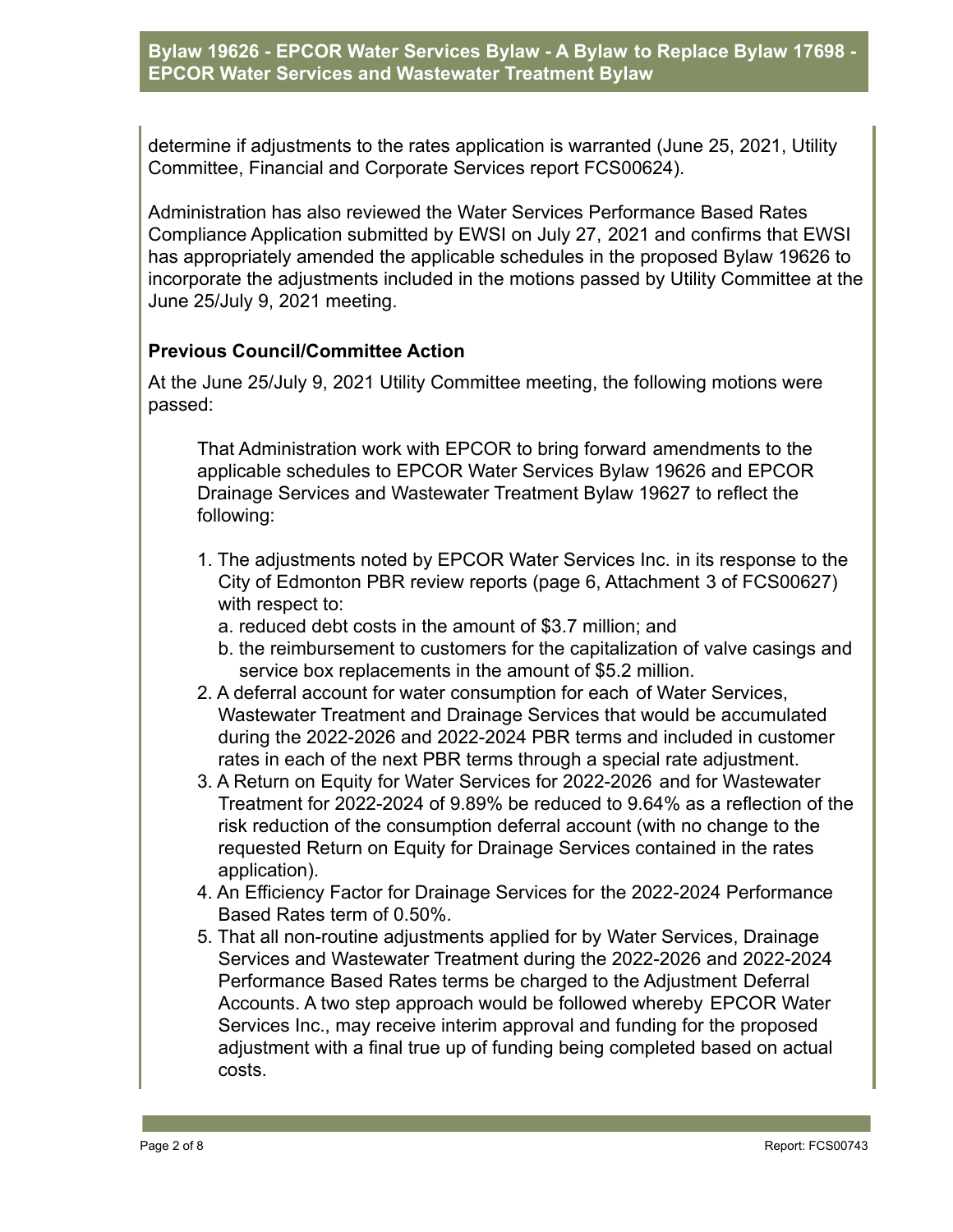That Administration work with EPCOR to bring forward reports prior to the next Performance Based Rates term for Drainage Services and Wastewater Treatment effective April 1, 2025, providing further background and the appropriate regulatory treatment for the following items:

- 1. Improved disclosure of changes in accounting and capitalization policies and treatment;
- 2. Reporting the size of the workforce including actual and forecast full- time equivalents;
- 3. A review of how long-term debt interest rates are set for EPCOR Water Services Inc.:
- 4. A review of the performance measures to ensure they are increasingly stringent and challenging over time; and
- 5. A review of the deferral account and other adjustment mechanisms to deal with variations in usage.

# **Report Summary**

This report includes the Performance Based Rates (PBR) Compliance Application and proposed Bylaw 19626 - EPCOR Water Services Bylaw submitted by EPCOR Water Services Inc. (EWSI) to establish new customer rates and terms and conditions of service for Water Services for the five year period April 1, 2022 to March 31, 2027.

The proposed EPCOR Water Services Bylaw 19626 (Attachment 1) replaces the existing Bylaw 17698 - EPCOR Water Services and Wastewater Treatment Bylaw (blackline version Attachment 2).

The Compliance Application (Attachment 3) incorporates amendments to the proposed EPCOR Water Services Bylaw 19626 in accordance with the motions passed by the Utility Committee on July 9, 2021.

The Water Services 2022-2026 PBR Compliance Application Financial Schedules are included as Attachment 4.

#### **Report**

#### **Background**

EWSI provides water, wastewater treatment and drainage services to the City of Edmonton. The City of Edmonton has franchise agreements with EWSI that grant EWSI the exclusive right to provide these services within the boundaries of the City of Edmonton. As a utility, EWSI is subject to regulation to ensure services are provided at a fair price and that appropriate service levels are maintained. City Council maintains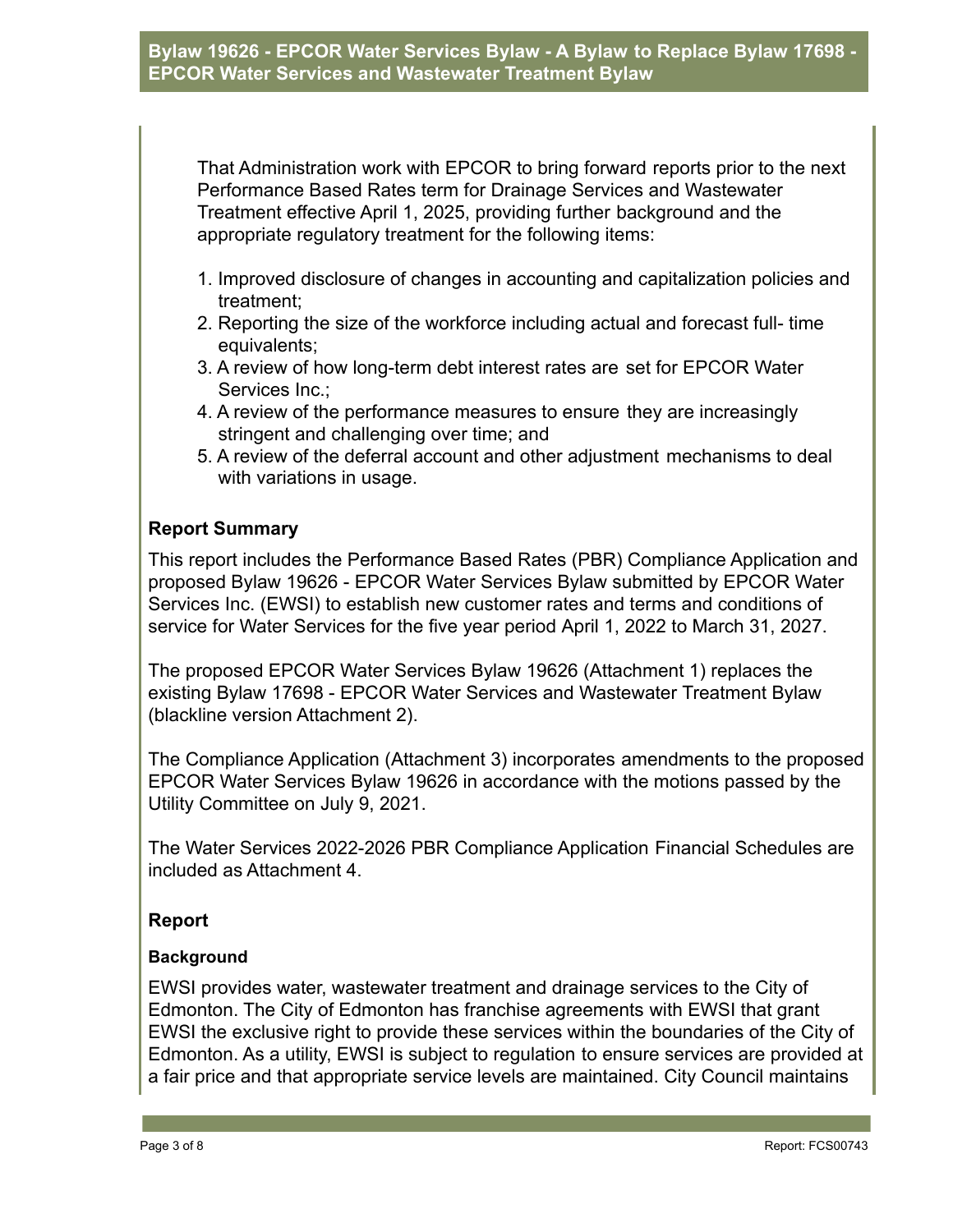regulatory oversight responsibility for the water, wastewater treatment and drainage utilities owned and operated by EWSI. The provincial *Public Utilities Act* and *Municipal Government Act* provide City Council with the authority to pass bylaws relating to municipal public utilities, including those owned and operated by municipally controlled corporations, and to set terms, costs, or charges relating to those public utilities within the boundaries of the City of Edmonton. As regulator, City Council is expected to balance the interests of the customers (high quality and reliable services at reasonable costs) with the interests of EWSI (financially sustainable utility that provides fair investment returns).

City Council has approved separate bylaws to establish the customer rates and terms and conditions of service under performance based regulation for each of EPCOR Water Services and Wastewater Treatment Bylaw 17698 and EPCOR Drainage Services Bylaw 18100. Council approved Bylaw 17698 on October 25, 2016 that set customer rates for water services and wastewater treatment services charged by EWSI for the five year period of April 1, 2017 to March 31, 2022. This was the fourth performance based regulation term for water services, which were first regulated under performance based regulation beginning in 2002, and was the second performance based regulation term for wastewater treatment services, which were first regulated under performance based regulation beginning in 2012. With the transfer of drainage services from the City of Edmonton to EWSI effective September 1, 2017, Council approved Bylaw 18100 on September 12, 2017 that sets customer rates for drainage services charged by EWSI for the period January 1, 2018 to March 31, 2022.

To better align wastewater collection and wastewater treatment, from both the ratepayer and regulator perspectives, EPCOR is proposing to amend both the Water Services and Wastewater Treatment Bylaw 17698 and Drainage Services Bylaw 18100 to include wastewater treatment rates together with the sanitary and stormwater rates (i.e., Drainage Services rates) in the Drainage Services and Wastewater Treatment Bylaw 19627 effective April 1, 2022.

The Wastewater Treatment and Drainage Services PBR Compliance Application and corresponding proposed EPCOR Drainage Services and Wastewater Treatment Bylaw 19627 are included in the August 27, 2021, Utility Committee, Financial and Corporate Services report FCS00744.

#### **Summary of PBR Applications**

In February 2021, EWSI submitted a PBR Application and proposed EPCOR Water Services Bylaw 19626 for approval by City Council to establish customer rates for Water Services for the five year period April 1, 2022 to March 31, 2027. At that time, EWSI also submitted PBR Applications for each of Wastewater Treatment and Drainage Services for the three year period April 1, 2022 to March 31, 2025.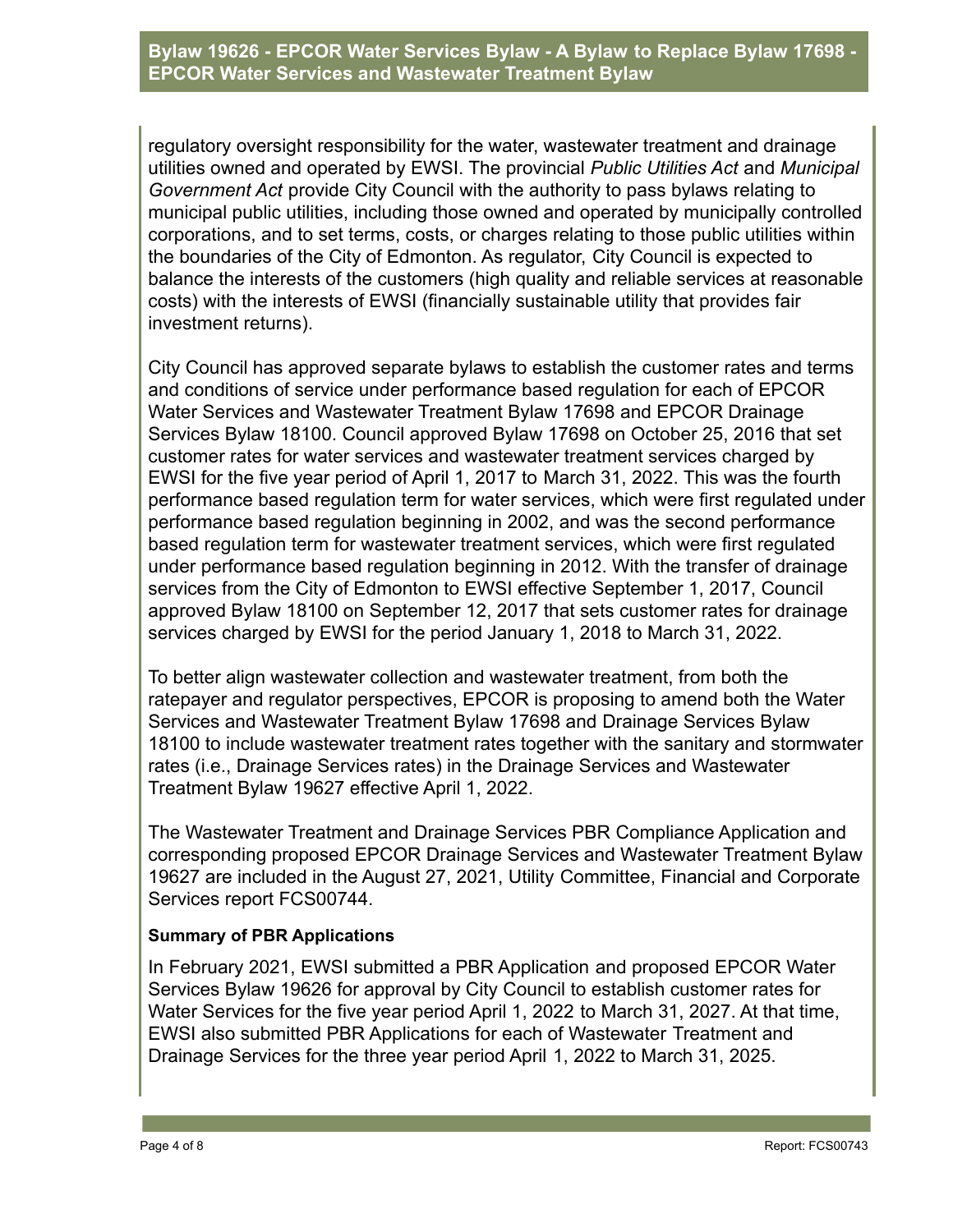The main elements of the Water Services PBR Application to set customer rates effective April 1, 2022 to March 31, 2027 include the following:

- A mechanism to adjust customer rates, fees and charges annually under a performance based regulation formula (e.g., Inflation Factor ("I") less Efficiency Factor ("X"));
- Special Rate Adjustments (SRAs) required to recover the costs not covered under the performance based regulation formula (I-X);
- A mechanism for non-routine adjustments under the performance based regulation framework, similar to Bylaw 17698 for Water and Wastewater Treatment Services and Bylaw 18100 for Drainage Services;
- Terms and Conditions of service; and
- Service quality metrics and targets, detailed in a similar manner to Bylaw 17698.

## **Regulatory Process and Utility Committee Deliberations**

The regulatory process and guiding objectives for Utility Committee and City Council to assess the EWSI PBR Applications were approved by Council on February 22, 2021 (Attachment 5).

On June 25/July 9, 2021, Utility Committee reviewed the EWSI PBR Applications including the following reports:

- FCS00456 proposed bylaw and rates application to establish new customer rates for Water Services;
- FCS00483 proposed bylaw and rates applications to establish new customer rates for Drainage Services and Wastewater Treatment;
- FCS00623 written responses from EWSI to questions from Councillors, the Utility Advisor and Administration, in addition to written submissions from the public;
- FCS00624 reasonableness review of the rates applications by Administration;
- FCS00625 review of the rates applications by the Utility Advisor; and
- FCS00627 responses from EWSI to written submissions from the public and the reviews completed by Administration and the Utility Advisor of the rates applications.

At the conclusion of its deliberations of the EWSI PBR rates applications on July 9, 2021, Utility Committee passed a motion that Administration work with EPCOR to bring forward amendments to the applicable schedules to EPCOR Water Services Bylaw 19626 and EPCOR Drainage Services and Wastewater Treatment Bylaw 19627. The amendments included:

● reduced debt costs in the amount of \$3.7 million and the reimbursement to customers for the capitalization of valve casings and service box replacements in the amount of \$5.2 million;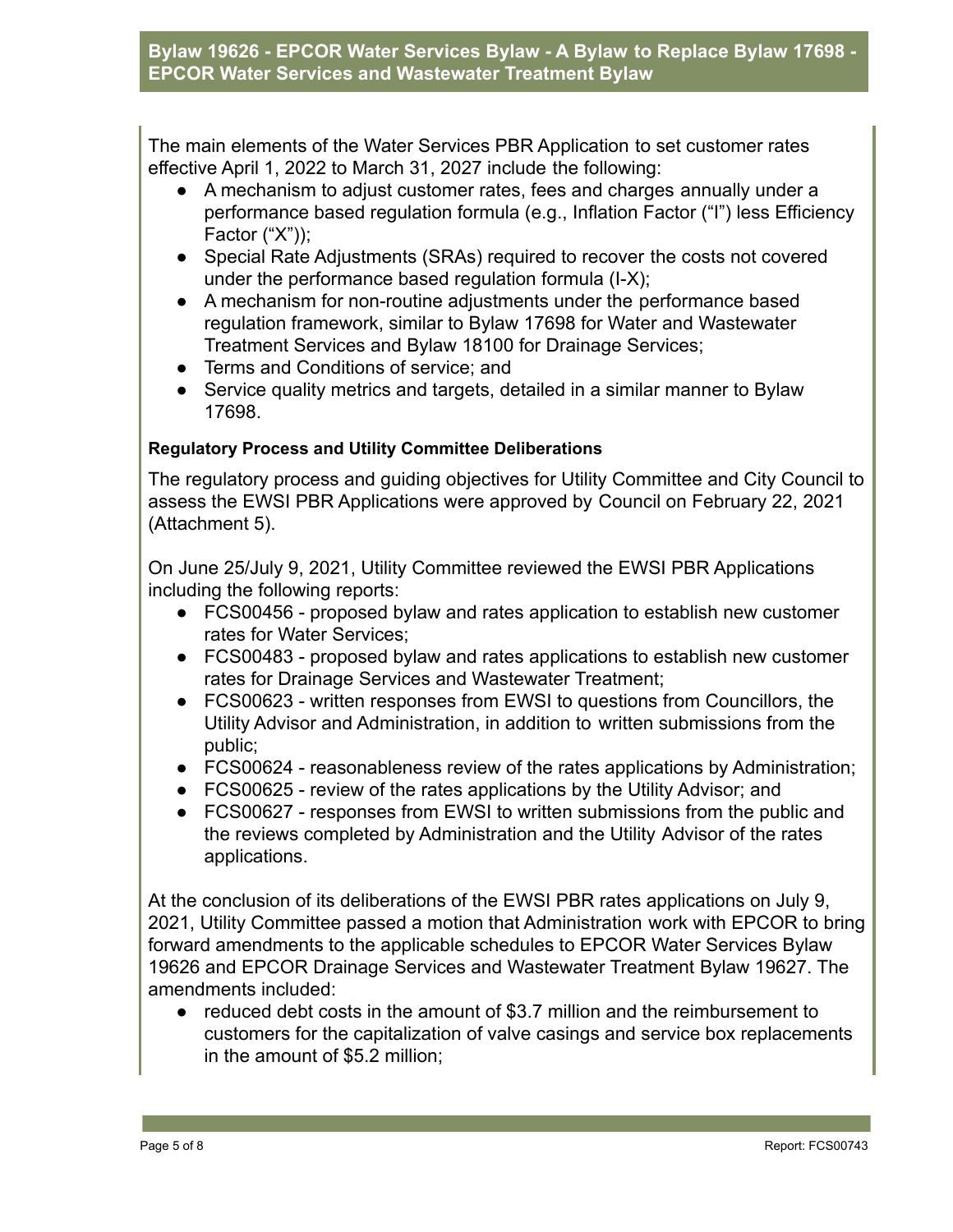- a deferral account for water consumption for each of Water Services, Wastewater Treatment and Drainage Services that would be accumulated during the 2022-2026 and 2022-2024 PBR terms and included in customer rates in each of the next PBR terms through a special rate adjustment;
- a decrease in the applied for return on equity for Water Services for 2022-2026 and for Wastewater Treatment for 2022-2024 from 9.95 to 9.64 percent, with no change to the requested return on equity for Drainage Services contained in the rates application;
- an increase in the applied for efficiency factor for Drainage Services for the 2022-2024 PBR term from 0.25 to 0.50 percent; and
- that all non-routine adjustments applied for by Water Services, Drainage Services and Wastewater Treatment during the 2022-2026 and 2022-2024 PBR terms be charged to the Adjustment Deferral Accounts. A two step approach would be followed whereby EWSI may receive interim approval and funding for the proposed adjustment with a final true up of funding being completed based on actual costs.

On July 27, 2021, EWSI submitted a PBR Compliance Application (Attachment 3) that incorporates amendments to the proposed EPCOR Water Services Bylaw 19626 and EPCOR Drainage Services and Wastewater Treatment Bylaw 19627 (August 27, 2021, Financial and Corporate Services report FCS00744) in accordance with the directions from the Utility Committee on July 9, 2021.

Administration has reviewed the PBR Compliance Application and confirms that EWSI has appropriately amended the applicable schedules in the proposed Bylaws 19626 and 19627 to incorporate the adjustments included in the motions passed by Utility Committee. As detailed in Tables 3.0-1 to 3.0-4 of the Compliance Application, the adjustments result in a cumulative reduction in the applied for revenue requirements for Water Services over the five year period 2022-2026 in the amount of \$17.2 million in total, for Wastewater Treatment over the three year period 2022-2024 in the amount of \$3.4 million in total, and for Drainage Services over the three year period 2022-2024 in the amount of \$0.6 million in total.

#### **Corporate Outcomes and Performance Management**

| $\mid$ Corporate Outcome(s): The City of Edmonton has sustainable and accessible infrastructure. |            |           |           |  |
|--------------------------------------------------------------------------------------------------|------------|-----------|-----------|--|
| Outcome(s)                                                                                       | Measure(s) | Result(s) | Target(s) |  |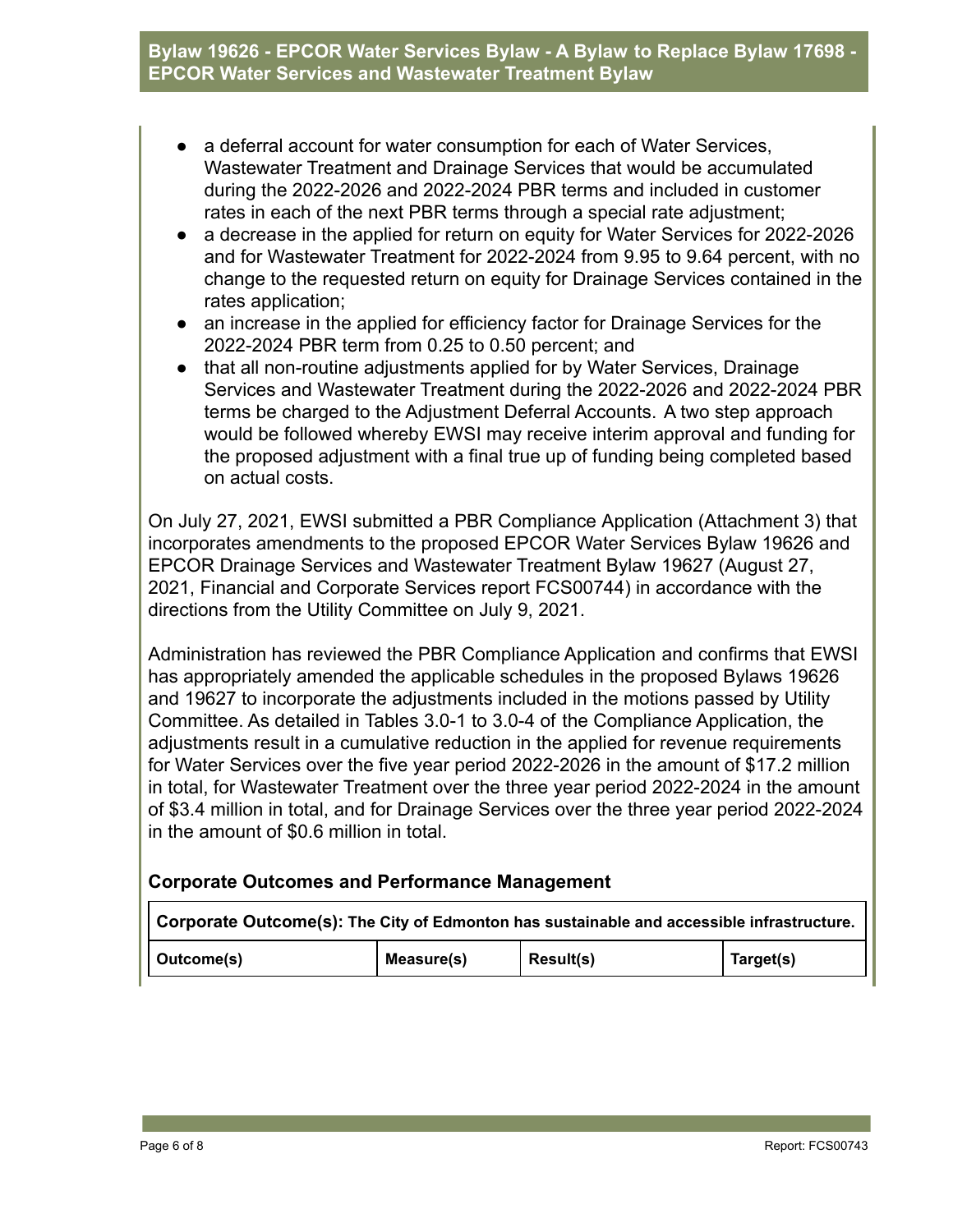| Annual and periodic<br>Oversight and transparency of<br>EPCOR water, wastewater and<br>reporting to Utility<br>Committee of<br>drainage services.<br>financial<br>performance,<br>operating and<br>capital programs,<br>and service quality<br>levels. | Annual Progress Report -<br>Water, Wastewater, Drainage<br>(Fall 2020)<br>Annual Operational Plan (Feb<br>2021)<br><b>Performance Based Rates</b><br>Applications (Feb 2021) | <b>Annual Progress</b><br>Report - Water,<br>Wastewater,<br>Drainage (June)<br><b>Annual Operational</b><br>Plan $(Q1)$ |
|--------------------------------------------------------------------------------------------------------------------------------------------------------------------------------------------------------------------------------------------------------|------------------------------------------------------------------------------------------------------------------------------------------------------------------------------|-------------------------------------------------------------------------------------------------------------------------|
|--------------------------------------------------------------------------------------------------------------------------------------------------------------------------------------------------------------------------------------------------------|------------------------------------------------------------------------------------------------------------------------------------------------------------------------------|-------------------------------------------------------------------------------------------------------------------------|

# **Public Engagement**

The public had an opportunity to provide feedback at the Utility Committee meeting held on June 25, 2021 regarding the EWSI PBR applications. The process for the review and approval of the EWSI rates applications was advertised in the Edmonton Journal and the Edmonton Sun on April 1, 2021 and April 8, 2021. EWSI also completed a stakeholder engagement process as part of the PBR application development to ensure that programs and initiatives aligned with stakeholder expectations.

#### **Budget/Financial Implications**

Approval of EPCOR Water Services Bylaw 19626 will have financial implications on EPCOR's Water Services revenues, therefore impacting the EPCOR franchise fee and dividend received annually by the City.

Approval of public fire protection costs to be funded through water utility rates effective April 1, 2022 would reduce the operating budget requirements for Fire Rescue Services and the resulting impact on the property tax levy. If the change in funding is approved by Council as part of EWSI's rates application to set water utility rates for the period April 1, 2022 to March 31, 2027, Administration will bring forward the corresponding amendments to the Fire Rescue Services operating budget effective 2022 as part of the Fall 2021 Supplemental Operating Budget Adjustment process later this fall.

#### **Legal Implications**

Public utilities owned or operated by municipalities providing service within that municipality are generally regulated by their municipal councils, as they are exempt from Alberta Utilities Commission regulation pursuant to s. 78.2 of the *Public Utilities Act*, RSA 2000, H-16. Public utilities that are not owned or operated by municipalities and that supply water, heat, light or power are regulated by the Alberta Utilities Commission. Public utilities that are owned or operated by a municipally controlled corporation and provide a utility service within the boundaries of the municipality are exempt from regulation by the Alberta Utilities Commission pursuant to s. 75.4 of the *Municipal Government Act,* RSA 2000, C-26.